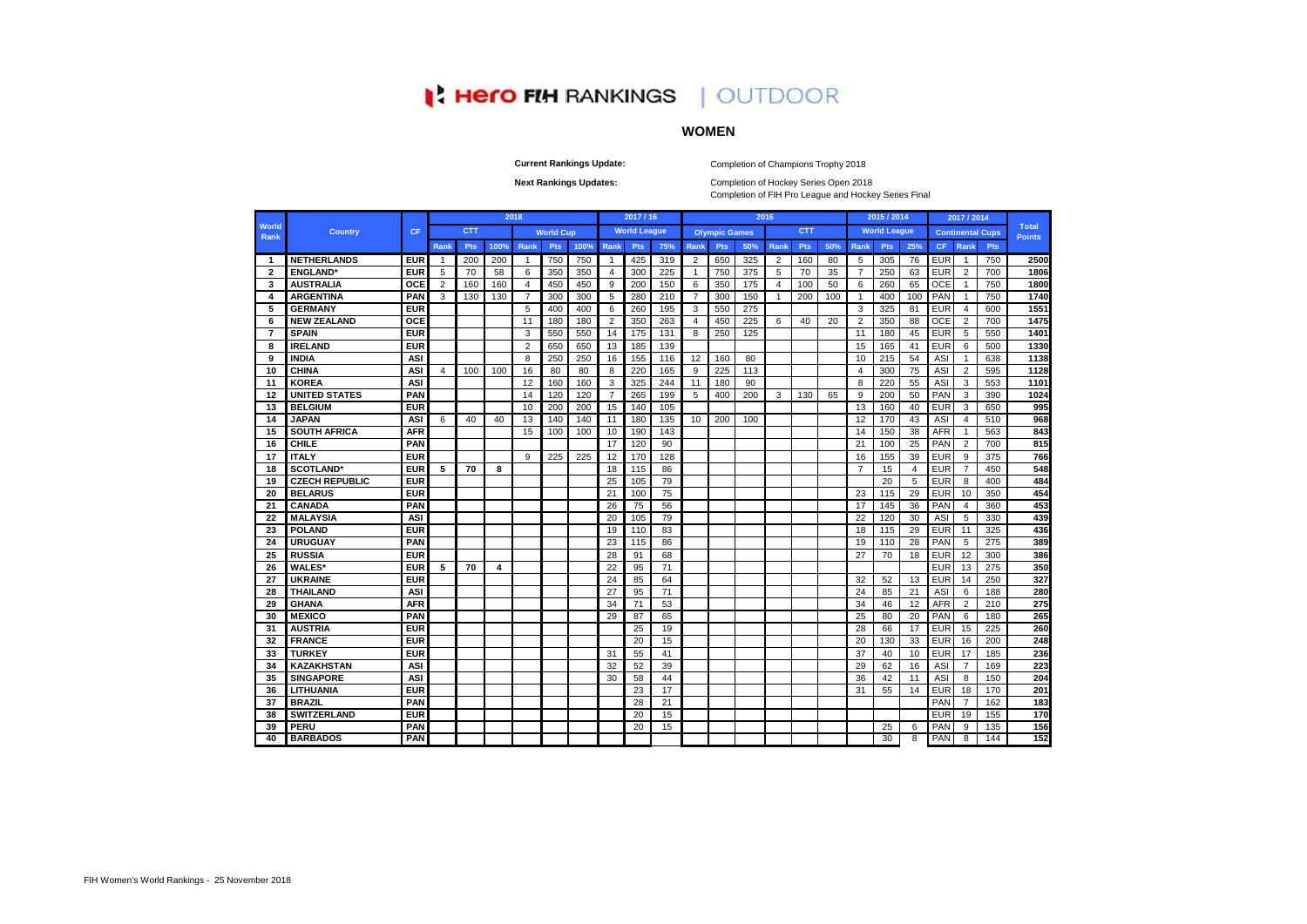| 41 | <b>KENYA</b>                 | <b>AFR</b> |  |  |  |    | 25 | 19 |  |  |  | 35 | 53 | 13 | <b>AFR</b> | 3              | 117 | 145              |
|----|------------------------------|------------|--|--|--|----|----|----|--|--|--|----|----|----|------------|----------------|-----|------------------|
| 42 | <b>CROATIA</b>               | <b>EUR</b> |  |  |  |    |    |    |  |  |  |    |    |    | <b>EUR</b> | 20             | 140 | 140              |
| 43 | <b>AZERBAIJAN</b>            | <b>EUR</b> |  |  |  |    |    |    |  |  |  | 38 | 35 | 9  | <b>EUR</b> | 21             | 125 | 134              |
| 44 | <b>HONG KONG CHINA</b>       | <b>ASI</b> |  |  |  | 35 | 44 | 33 |  |  |  |    | 25 | 6  | ASI        | 9              | 90  | 129              |
| 45 | <b>NIGERIA</b>               | <b>AFR</b> |  |  |  |    | 20 | 15 |  |  |  |    |    |    | <b>AFR</b> | $\overline{4}$ | 108 | $\overline{123}$ |
| 46 | <b>TRINIDAD &amp; TOBAGO</b> | PAN        |  |  |  | 33 | 49 | 37 |  |  |  | 30 | 83 | 21 | PAN        | 14             | 63  | 120              |
| 47 | <b>SLOVENIA</b>              | <b>EUR</b> |  |  |  |    |    |    |  |  |  |    |    |    | <b>EUR</b> | 22             | 110 | 110              |
| 48 | <b>SRI LANKA</b>             | <b>ASI</b> |  |  |  |    | 30 | 23 |  |  |  |    | 30 | 8  | ASI        | 12             | 72  | 102              |
| 49 | <b>PUERTO RICO</b>           | PAN        |  |  |  |    |    |    |  |  |  |    | 23 | 6  | PAN        | 10             | 88  | 93               |
| 50 | <b>DOMINICAN REPUBLIC</b>    | PAN        |  |  |  |    |    |    |  |  |  | 33 | 49 | 12 | PAN        | 12             | 75  | 87               |
| 51 | <b>SAMOA</b>                 | <b>OCE</b> |  |  |  |    |    |    |  |  |  |    | 20 | 5  | OCE        | 3              | 81  | 86               |
| 52 | <b>PAPUA NEW GUINEA</b>      | <b>OCE</b> |  |  |  |    | 30 | 23 |  |  |  |    | 30 | 8  | <b>OCE</b> | $\overline{4}$ | 54  | 84               |
| 53 | <b>CHINESE TAIPEI</b>        | ASI        |  |  |  |    |    |    |  |  |  |    |    |    | ASI        | 10             | 84  | 84               |
| 54 | <b>PANAMA</b>                | PAN        |  |  |  |    |    |    |  |  |  |    |    |    | PAN        | 11             | 81  | 81               |
| 55 | <b>PAKISTAN</b>              | <b>ASI</b> |  |  |  |    |    |    |  |  |  |    |    |    | ASI        | 11             | 78  | $\overline{78}$  |
| 56 | <b>EGYPT</b>                 | <b>AFR</b> |  |  |  |    |    |    |  |  |  |    |    |    | <b>AFR</b> | 5              | 77  | $\overline{77}$  |
| 57 | <b>CAMBODIA</b>              | <b>ASI</b> |  |  |  |    | 22 | 17 |  |  |  |    |    |    | ASI        | 14             | 60  | $\overline{77}$  |
| 58 | <b>PARAGUAY</b>              | PAN        |  |  |  |    | 27 | 20 |  |  |  |    |    |    | PAN        | 15             | 56  | $\overline{77}$  |
| 59 | <b>FIJI</b>                  | <b>OCE</b> |  |  |  |    | 20 | 15 |  |  |  |    | 20 | 5  | <b>OCE</b> | 5              | 50  | 70               |
| 60 | <b>NAMIBIA</b>               | <b>AFR</b> |  |  |  |    |    |    |  |  |  |    |    |    | <b>AFR</b> | 6              | 70  | 70               |
| 61 | <b>CUBA</b>                  | PAN        |  |  |  |    |    |    |  |  |  |    |    |    | PAN        | 13             | 69  | 69               |
| 62 | <b>UZBEKISTAN</b>            | <b>ASI</b> |  |  |  |    |    |    |  |  |  |    |    |    | ASI        | 13             | 66  | 66               |
| 63 | <b>SOLOMON ISLANDS</b>       | OCE        |  |  |  |    | 25 | 19 |  |  |  |    |    |    | <b>OCE</b> | 6              | 38  | 56               |
| 64 | <b>INDONESIA</b>             | <b>ASI</b> |  |  |  |    |    |    |  |  |  |    |    |    | ASI        | 15             | 54  | 54               |
| 65 | <b>TONGA</b>                 | OCE        |  |  |  |    | 20 | 15 |  |  |  |    |    |    | OCE        | $\overline{7}$ | 34  | 49               |
| 66 | <b>TANZANIA</b>              | <b>AFR</b> |  |  |  |    |    |    |  |  |  |    | 20 | 5  | <b>AFR</b> | 8              | 28  | 33               |
| 67 | <b>JAMAICA</b>               | PAN        |  |  |  |    |    |    |  |  |  |    | 22 | 6  | PAN        | 17             | 27  | 32               |
| 68 | <b>ZIMBABWE</b>              | <b>AFR</b> |  |  |  |    |    |    |  |  |  |    |    |    | <b>AFR</b> | $\overline{7}$ | 32  | 32               |
| 69 | <b>GUYANA</b>                | PAN        |  |  |  |    |    |    |  |  |  |    |    |    | PAN        | 16             | 29  | 29               |
| 70 | <b>BERMUDA</b>               | PAN        |  |  |  |    |    |    |  |  |  |    |    |    | PAN        | 18             | 25  | 25               |
| 71 | <b>VENEZUELA</b>             | PAN        |  |  |  |    |    |    |  |  |  |    |    |    | PAN        | 19             | 22  | $\overline{22}$  |
| 72 | <b>GUATEMALA</b>             | PAN        |  |  |  |    | 20 | 15 |  |  |  |    | 20 | 5  | PAN        |                |     | 20               |
| 73 | <b>BRUNEI</b>                | <b>ASI</b> |  |  |  |    | 23 | 17 |  |  |  |    |    |    | ASI        |                |     | 17               |
| 74 | VANUATU                      | OCE        |  |  |  |    |    |    |  |  |  |    | 25 | 6  | OCE        |                |     | 6                |
| 75 | <b>MYANMAR</b>               | <b>ASI</b> |  |  |  |    |    |    |  |  |  |    | 20 | 5  | ASI        |                |     | 5                |

Notes

\*

Where teams have the same total of WR points, ranking is determined by the highest placement at the most recent FIH or continental event

Points for Great Britain shared by England, Scotland, Wales proportionally based upon the number of matches played by players from each nation in Great Britain team.

From 2014 teams which win a Qualifying World League or Hockey Series Open Tournament receive a bonus of 25 points

Kenya deducted 16 points for their late arrival at World League Round 2, February 2015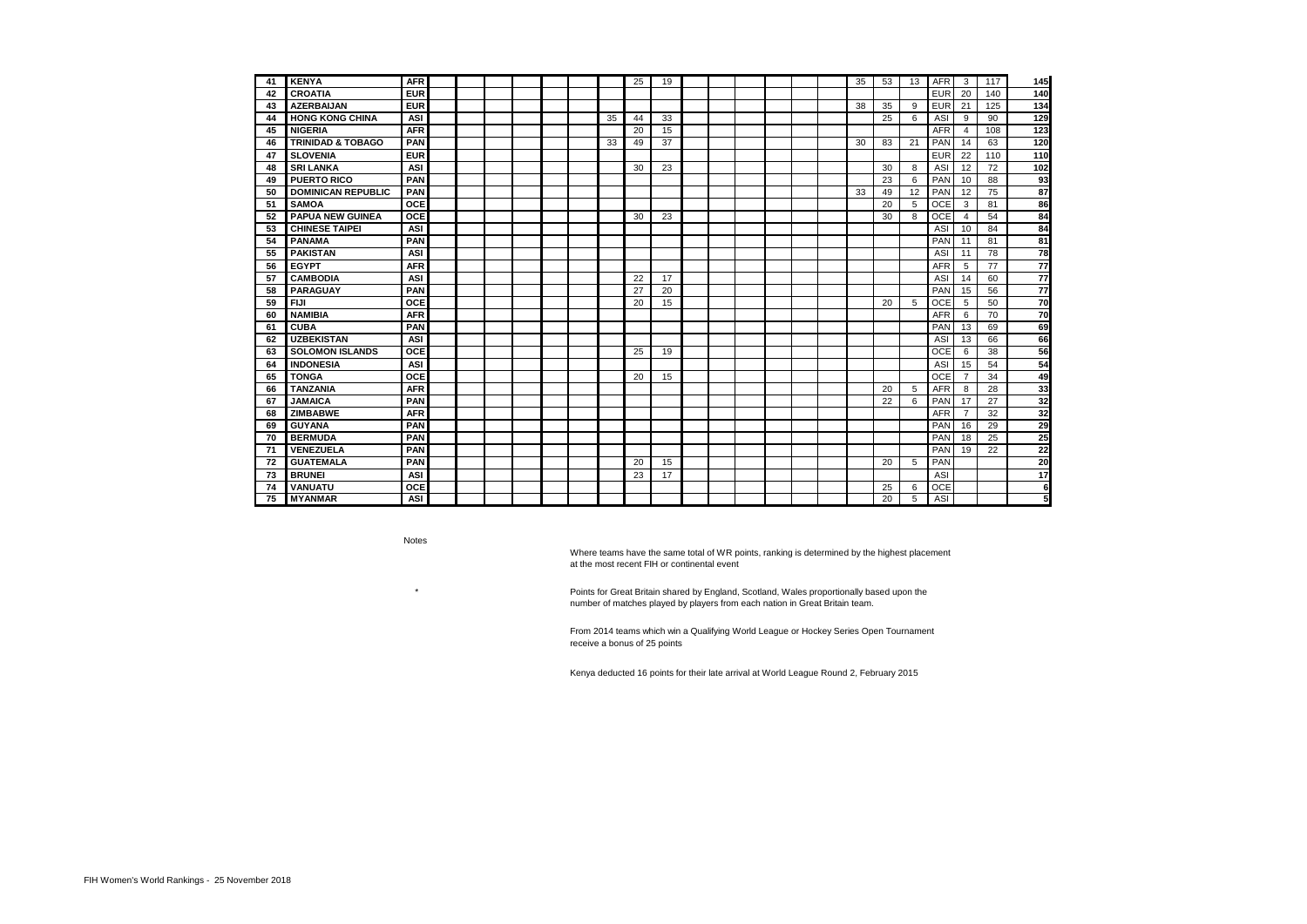### **CONTINENTAL RANKINGS - WOMEN** *NOVEMBER 2017*

### *IMPORTANT NOTE*

### *NOTE: The ranking points allocated to each country are to establish Continental Ranking ONLY. Separate points*

*are then allocated to each country based upon the weightings fixed for each CF* 

### **AFRICAN HOCKEY FEDERATION (WOMEN) ASIAN HOCKEY FEDERATION (WOMEN)**

|                   |            |                | 2017                          |      |                | 2015                          |     |                  |
|-------------------|------------|----------------|-------------------------------|------|----------------|-------------------------------|-----|------------------|
| <b>CF Ranking</b> | Country    |                | <b>Africa Cup for Nations</b> |      |                | <b>Africa Cup for Nations</b> |     | <b>Total Pts</b> |
|                   |            | Rank           | <b>Pts</b>                    | 100% | Rank           | <b>Pts</b>                    | 50% |                  |
|                   | <b>RSA</b> |                | 563                           | 563  |                | 563                           | 281 | 844              |
| $\mathfrak{p}$    | <b>GHA</b> | $\mathfrak{p}$ | 210                           | 210  | $\mathfrak{p}$ | 210                           | 105 | 315              |
| 3                 | <b>KEN</b> | 4              | 108                           | 108  | 3              | 117                           | 59  | 167              |
| 4                 | <b>NGR</b> | 3              | 117                           | 117  | 6              | 70                            | 35  | 152              |
| 5                 | EGY        | 5              | 77                            | 77   | <b>DNP</b>     |                               |     | 77               |
| 6                 | <b>NAM</b> | <b>DNP</b>     |                               |      | 4              | 108                           | 54  | 54               |
| 7                 | ZIM        | <b>DNP</b>     |                               |      | 5              | 77                            | 39  | 39               |
| 8                 | TAN        | <b>DNP</b>     |                               |      | -              | 32                            | 16  | 16               |

|        |                |            | 2017                          |      |            | 2015                          |     |                  |                   |            |      | 2017       |      |            | 2016                          |     |            | 2014               |     |                  |
|--------|----------------|------------|-------------------------------|------|------------|-------------------------------|-----|------------------|-------------------|------------|------|------------|------|------------|-------------------------------|-----|------------|--------------------|-----|------------------|
| anking | <b>Country</b> |            | <b>Africa Cup for Nations</b> |      |            | <b>Africa Cup for Nations</b> |     | <b>Total Pts</b> | <b>CF Ranking</b> | Country    |      | Asia Cup   |      |            | <b>Asian Champions Trophy</b> |     |            | <b>Asian Games</b> |     | <b>Total Pts</b> |
|        |                | Rank       | Pts                           | 100% | Rank       | <b>Pts</b>                    | 50% |                  |                   |            | Rank | <b>Pts</b> | 100% | Rank       | <b>Pts</b>                    | 75% | Rank       | <b>Pts</b>         | 25% |                  |
|        | <b>RSA</b>     |            | 563                           | 563  |            | 563                           | 281 | 844              |                   | <b>IND</b> |      | 638        | 638  |            | 638                           | 478 |            | 553                | 138 | 1254             |
|        | GHA            |            | 210                           | 210  |            | 210                           | 105 | 315              | $\sim$            | <b>CHN</b> |      | 595        | 595  | $\sqrt{2}$ | 595                           | 446 | $\sim$     | 595                | 149 | 1190             |
|        | <b>KEN</b>     |            | 108                           | 108  |            | 117                           | 59  | 167              | $\sim$            | <b>KOR</b> |      | 553        | 553  |            | 510                           | 383 |            | 638                | 159 | 1094             |
|        | <b>NGR</b>     |            | 117                           | 117  | 'n         | 70                            | 35  | 152              |                   | <b>JPN</b> |      | 510        | 510  |            | 553                           | 414 |            | 510                | 128 | 1052             |
|        | EGY            |            | 77                            | 77   | <b>DNP</b> |                               |     | 77               |                   | <b>MAS</b> |      | 330        | 330  |            | 330                           | 248 |            | 330                | 83  | 660              |
|        | <b>NAM</b>     | <b>DNP</b> |                               |      |            | 108                           | 54  | 54               | 6                 | <b>THA</b> |      | 188        | 188  |            |                               |     |            | 169                | 42  | 230              |
|        | ZIM            | <b>DNP</b> |                               |      |            | 77                            | 39  | 39               |                   | KAZ        |      | 169        | 169  |            |                               |     |            | 188                | 47  | 216              |
|        | TAN            | <b>DNP</b> |                               |      |            | 32                            | 16  | 16               | $\Omega$          | SIN        |      | 150        | 150  |            |                               |     | <b>DNP</b> |                    |     | 150              |
|        |                |            |                               |      |            |                               |     |                  |                   | <b>HKG</b> | 11   | 78         | 78   |            |                               |     |            | 150                | 38  | 116              |
|        |                |            |                               |      |            |                               |     |                  | 10                | <b>TPE</b> |      | 90         | 90   |            |                               |     | $\Omega$   | 90                 | 23  | 113              |
|        |                |            |                               |      |            |                               |     |                  | 11                | <b>PAK</b> | 10   | 84         | 84   |            |                               |     | <b>DNP</b> |                    |     | 84               |
|        |                |            |                               |      |            |                               |     |                  | 12                | SRI        | 12   | 72         | 72   |            |                               |     | <b>DNP</b> |                    |     | 72               |
|        |                |            |                               |      |            |                               |     |                  | 13                | <b>UZB</b> | 13   | 66         | 66   |            |                               |     | <b>DNP</b> |                    |     | 66               |
|        |                |            |                               |      |            |                               |     |                  | 14                | CAM        | 14   | 60         | 60   |            |                               |     | <b>DNP</b> |                    |     | 60               |
|        |                |            |                               |      |            |                               |     |                  | כו־               | <b>INA</b> | 15   | 54         | 54   |            |                               |     | <b>DNP</b> |                    |     | 54               |

### **OCEANIA HOCKEY FEDERATION (WOMEN)**

|             | 2017                                 |      |      | 2015                                 |     |                  |                   |            |      | 2017        |      |            | 2015        |     |                  |
|-------------|--------------------------------------|------|------|--------------------------------------|-----|------------------|-------------------|------------|------|-------------|------|------------|-------------|-----|------------------|
|             | <b>European Nations Championship</b> |      |      | <b>European Nations Championship</b> |     | <b>Total Pts</b> | <b>CF Ranking</b> | Country    |      | Oceania Cup |      |            | Oceania Cup |     | <b>Total Pts</b> |
| <b>Rank</b> | Pts                                  | 100% | Rank | <b>Pts</b>                           | 50% |                  |                   |            | Rank | <b>Pts</b>  | 100% | Rank       | <b>Pts</b>  | 50% |                  |
|             | 750                                  | 750  |      | 700                                  | 350 | 1100             |                   | AUS        |      | 750         | 750  |            | 750         | 375 | 1125             |
|             | 650                                  | 650  |      | <b>750</b>                           | 375 | 1025             |                   | <b>NZL</b> |      | 700         | 700  |            | 700         | 350 | 1050             |
|             | 700                                  | 700  |      | 550                                  | 275 | 975              |                   | SAM        |      | 50          | 50   |            | 81          | 41  | 90               |
|             | 600                                  | 600  |      | 65C                                  | 325 | 925              |                   | <b>PNG</b> |      | 81          | 81   | <b>DNP</b> |             |     | 81               |
|             | 550                                  | 550  |      | 60 <sub>C</sub>                      | 300 | 850              |                   | FIJ        |      | 54          | 54   | <b>DNP</b> |             |     | 54               |
| 6           | 500                                  | 500  |      | 375                                  | 188 | 688              |                   | SOL        |      | 38          | 38   | <b>DNP</b> |             |     | 38               |
| 8           | 400                                  | 400  |      | 500                                  | 250 | 650              |                   | <b>TGA</b> |      | 34          | 34   | <b>DNP</b> |             |     | 34               |

### **PAN AMERICAN HOCKEY FEDERATION (WOMEN)**

|                   |            |                | 2017                    |      |                | 2015                      |     |                  |
|-------------------|------------|----------------|-------------------------|------|----------------|---------------------------|-----|------------------|
| <b>CF Ranking</b> | Country    |                | <b>Pan American Cup</b> |      |                | <b>Pan American Games</b> |     | <b>Total Pts</b> |
|                   |            | Rank           | <b>Pts</b>              | 100% | Rank           | <b>Pts</b>                | 50% |                  |
| 1                 | ARG        | 1              | 750                     | 750  | $\overline{2}$ | 700                       | 350 | 1100             |
| $\overline{2}$    | <b>CHI</b> | $\overline{2}$ | 700                     | 700  | 4              | 360                       | 180 | 880              |
| 3                 | <b>USA</b> | 3              | 390                     | 390  | 1              | 750                       | 375 | 765              |
| 4                 | CAN        | $\overline{4}$ | 360                     | 360  | 3              | 390                       | 195 | 555              |
| 5                 | URU        | 5              | 275                     | 275  | 5              | 275                       | 138 | 413              |
| 6                 | <b>MEX</b> | 6              | 180                     | 180  | 6              | 180                       | 90  | 270              |
| $\overline{7}$    | <b>BRA</b> | $\overline{7}$ | 162                     | 162  | 10             | 88                        | 44  | 206              |
| 8                 | <b>BAR</b> | 8              | 144                     | 144  | 11             | 81                        | 41  | 185              |
| 9                 | <b>PER</b> | 9              | 135                     | 135  | <b>DNP</b>     |                           |     | 135              |
| 10                | <b>PUR</b> | 10             | 88                      | 88   | <b>DNP</b>     |                           |     | 88               |
| 11                | PAN*       | 11             | 81                      | 81   | <b>DNP</b>     |                           |     | 81               |
| 12                | DOM*       | <b>DNP</b>     |                         |      | 7              | 162                       | 81  | 81               |
| 13                | <b>CUB</b> | <b>DNP</b>     |                         |      | 8              | 144                       | 72  | 72               |
| 14                | TTO        | <b>DNP</b>     |                         |      | 9              | 135                       | 68  | 68               |
| 15                | PAR        | <b>DNP</b>     |                         |      | 12             | 75                        | 38  | 38               |
| 16                | <b>GUY</b> | <b>DNP</b>     |                         |      | 13             | 69                        | 34  | 34               |
| 17                | <b>JAM</b> | <b>DNP</b>     |                         |      | 14             | 63                        | 31  | 31               |
| 18                | <b>BER</b> | <b>DNP</b>     |                         |      | 15             | 56                        | 28  | 28               |
| 19                | <b>VEN</b> | <b>DNP</b>     |                         |      | 16             | 29                        | 15  | 15               |

| * Where points are equal for 4-year cycle, team with most recent best result at CF Championships or FIH Global Event is ranked higher. |  |  |  |
|----------------------------------------------------------------------------------------------------------------------------------------|--|--|--|
|----------------------------------------------------------------------------------------------------------------------------------------|--|--|--|

### **EUROPEAN HOCKEY FEDERATION (WOMEN)**

| CF Ranking     |            |                | 2015<br>2017<br><b>Total Pts</b><br><b>CF Ranking</b><br><b>European Nations Championship</b><br><b>European Nations Championship</b><br>Country |      |                |            |     |      |  |                   |            | 2017           |                         |      | 2015           |                                        |     |                |
|----------------|------------|----------------|--------------------------------------------------------------------------------------------------------------------------------------------------|------|----------------|------------|-----|------|--|-------------------|------------|----------------|-------------------------|------|----------------|----------------------------------------|-----|----------------|
|                | Country    |                |                                                                                                                                                  |      |                |            |     |      |  |                   |            |                | <b>Oceania Cup</b>      |      |                | Oceania Cup                            |     | <b>Total P</b> |
|                |            | Rank           | <b>Pts</b>                                                                                                                                       | 100% | Rank           | <b>Pts</b> | 50% |      |  |                   |            | Rank           | <b>Pts</b>              | 100% | Rank           | Pts                                    | 50% |                |
|                | <b>NED</b> |                | 750                                                                                                                                              | 750  | $\overline{2}$ | 700        | 350 | 1100 |  |                   | <b>AUS</b> |                | 750                     | 750  |                | 750                                    | 375 | 1125           |
| $\overline{2}$ | <b>ENG</b> | 3              | 650                                                                                                                                              | 650  |                | 750        | 375 | 1025 |  | $\overline{2}$    | <b>NZL</b> | $\overline{2}$ | 700                     | 700  | $\overline{2}$ | 700                                    | 350 | 1050           |
| 3              | <b>BEL</b> | $\overline{2}$ | 700                                                                                                                                              | 700  | 5              | 550        | 275 | 975  |  | 3                 | SAM        | 5              | 50                      | 50   | 3              | 81                                     | 41  | 90             |
|                | <b>GER</b> | $\Delta$       | 600                                                                                                                                              | 600  | 3              | 650        | 325 | 925  |  |                   | PNG        | 3              | 81                      | 81   | <b>DNP</b>     |                                        |     | 81             |
| 5              | <b>ESP</b> | 5              | 550                                                                                                                                              | 550  | $\overline{A}$ | 600        | 300 | 850  |  | 5                 | <b>FIJ</b> |                | 54                      | 54   | <b>DNP</b>     |                                        |     | 54             |
| 6              | <b>IRL</b> | 6              | 500                                                                                                                                              | 500  | 9              | 375        | 188 | 688  |  | 6                 | SOL        | 6              | 38                      | 38   | <b>DNP</b>     |                                        |     | 38             |
| $\overline{ }$ | SCO        | 8              | 400                                                                                                                                              | 400  | 6              | 500        | 250 | 650  |  |                   | <b>TGA</b> | $\rightarrow$  | 34                      | 34   | <b>DNP</b>     |                                        |     | 34             |
| 8              | CZE        | $\overline{z}$ | 450                                                                                                                                              | 450  | 10             | 350        | 175 | 625  |  |                   |            |                |                         |      |                |                                        |     |                |
| 9              | <b>ITA</b> | 11             | 325                                                                                                                                              | 325  | $\overline{7}$ | 450        | 225 | 550  |  |                   |            |                |                         |      |                | PAN AMERICAN HOCKEY FEDERATION (WOMEN) |     |                |
| 10             | <b>BLR</b> | 9              | 375                                                                                                                                              | 375  | 11             | 325        | 163 | 538  |  |                   |            |                |                         |      |                |                                        |     |                |
| 11             | POL        | 13             | 275                                                                                                                                              | 275  | 8              | 400        | 200 | 475  |  |                   |            |                | 2017                    |      |                | 2015                                   |     |                |
|                |            |                |                                                                                                                                                  |      |                |            |     |      |  |                   |            |                |                         |      |                |                                        |     |                |
| 12             | <b>RUS</b> | 10             | 350                                                                                                                                              | 350  | 17             | 185        | 93  | 443  |  | <b>CF Ranking</b> | Country    |                | <b>Pan American Cup</b> |      |                | <b>Pan American Games</b>              |     | <b>Total P</b> |
| 13             | WAL        | 12             | 300                                                                                                                                              | 300  | 13             | 275        | 138 | 438  |  |                   |            | Rank           | Pts                     | 100% | Rank           | <b>Pts</b>                             | 50% |                |
| 14             | <b>UKR</b> | 14             | 250                                                                                                                                              | 250  | 16             | 200        | 100 | 350  |  |                   | <b>ARG</b> |                | 750                     | 750  | $\overline{2}$ | 700                                    | 350 | 1100           |
| 15             | AUT        | 15             | 225                                                                                                                                              | 225  | 15             | 225        | 113 | 338  |  | $\overline{2}$    | CHI        | $\overline{2}$ | 700                     | 700  |                | 360                                    | 180 | 880            |
| 16             | <b>FRA</b> | 16             | 200                                                                                                                                              | 200  | 14             | 250        | 125 | 325  |  | 3                 | <b>USA</b> | 3              | 390                     | 390  |                | 750                                    | 375 | 765            |
| 17             | <b>TUR</b> | 17             | 185                                                                                                                                              | 185  | 19             | 155        | 78  | 263  |  |                   | CAN        | 4              | 360                     | 360  | 3              | 390                                    | 195 | 555            |
| 18             | <b>LTU</b> | 19             | 155                                                                                                                                              | 155  | 18             | 170        | 85  | 240  |  | 5                 | URU        | 5              | 275                     | 275  | 5              | 275                                    | 138 | 413            |
| 19             | SUI        | 18             | 170                                                                                                                                              | 170  | 21             | 110        | 55  | 225  |  | 6                 | <b>MEX</b> | 6              | 180                     | 180  | 6              | 180                                    | 90  | 270            |
| 20             | CRO        | 20             | 140                                                                                                                                              | 140  | 20             | 125        | 63  | 203  |  |                   | <b>BRA</b> | $\rightarrow$  | 162                     | 162  | 10             | 88                                     | 44  | 206            |
| 21             | AZE        | <b>DNP</b>     |                                                                                                                                                  |      | 12             | 300        | 150 | 150  |  | 8                 | <b>BAR</b> | 8              | 144                     | 144  | 11             | 81                                     | 41  | 185            |